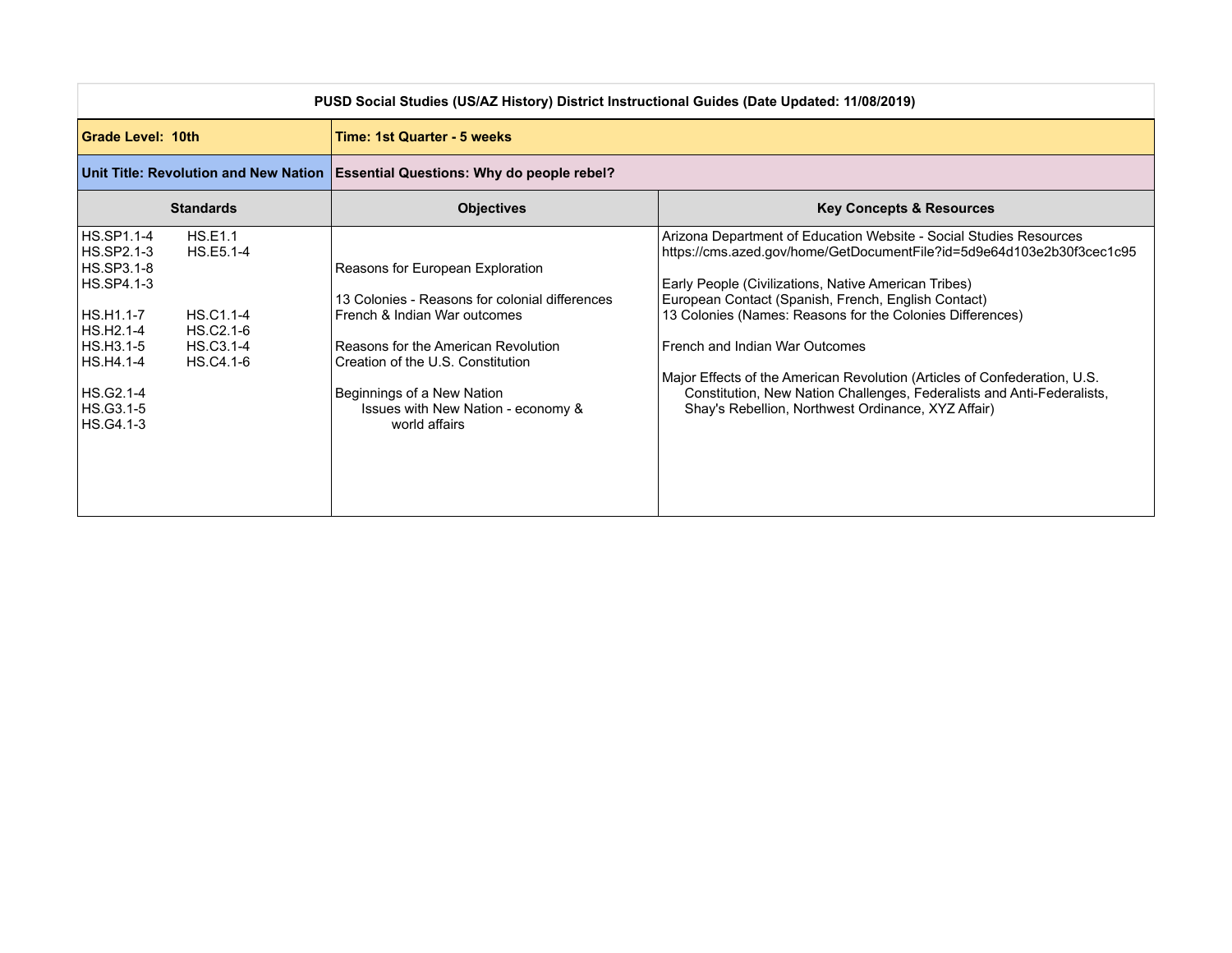| PUSD Social Studies (US/AZ History) District Instructional Guides (Date Updated: 11/08/2019)                                                                                                                                               |                                                                                                                                                                                                                                                                                   |                                                                                                                                                                                                                                                                                                                                                                                                                                                                                                                                                                                                                                                                                                                                                                                                               |
|--------------------------------------------------------------------------------------------------------------------------------------------------------------------------------------------------------------------------------------------|-----------------------------------------------------------------------------------------------------------------------------------------------------------------------------------------------------------------------------------------------------------------------------------|---------------------------------------------------------------------------------------------------------------------------------------------------------------------------------------------------------------------------------------------------------------------------------------------------------------------------------------------------------------------------------------------------------------------------------------------------------------------------------------------------------------------------------------------------------------------------------------------------------------------------------------------------------------------------------------------------------------------------------------------------------------------------------------------------------------|
| Grade Level: 10th                                                                                                                                                                                                                          | <b>Time: 1st Quarter - 4 weeks</b>                                                                                                                                                                                                                                                |                                                                                                                                                                                                                                                                                                                                                                                                                                                                                                                                                                                                                                                                                                                                                                                                               |
| <b>Unit Title: Nation Building and</b><br><b>Sectionalism</b>                                                                                                                                                                              | <b>Essential Questions: How do challenges lead or force people to change?</b>                                                                                                                                                                                                     |                                                                                                                                                                                                                                                                                                                                                                                                                                                                                                                                                                                                                                                                                                                                                                                                               |
| <b>Standards</b>                                                                                                                                                                                                                           | <b>Objectives</b>                                                                                                                                                                                                                                                                 | <b>Key Concepts &amp; Resources</b>                                                                                                                                                                                                                                                                                                                                                                                                                                                                                                                                                                                                                                                                                                                                                                           |
| HS.SP1.1-4<br>HS.E1.1<br>HS.SP2.1-3<br>HS.E4.2-4<br>HS.SP3.1-8<br>HS.E5.1-4<br>HS.SP4.1-3<br>IHS.H1.1-7<br>HS.C1.1-4<br>HS.H2.1-4<br>HS.C2.1-6<br>HS.H3.1-5<br>HS.C3.1-4<br>HS.H4.1-4<br>HS.C4.1-6<br>HS.G2.1-4<br>HS.G3.1-5 <br>HS.G4.1-3 | Changes in Representative Democracy After 1800<br>Political Rivalries in the Early 1800s<br>Causes of the Second War of Independence<br>Reasons for Industrialism<br>Causes of Westward Exploration<br>Westward Expansion and the Civil War<br>Causes of the Mexican-American War | Arizona Department of Education Website - Social Studies Resources<br>https://cms.azed.gov/home/GetDocumentFile?id=5d9e64d103e2b30f3cec1c95<br>Changes in the Republic (Election of 1800, Marbury v. Madison,<br>Establishment of Washington D.C.)<br>Effects of the War of 1812 (British Taking Washington D.C., Battle of Baltimore<br>& The Star Spangle Banner, Battle of New Orleans, Treaty of Ghent)<br>Effects of Industrialism (Samuel Slater, Eli Whitney)<br>Effects of Westward Expansion (Louisiana Purchase, Lewis & Clark,<br>Native American Problems, Trail of Tears, Annexation of Texas, Missouri<br>Compromise, Oregon & Santa Fe Trails, Compromise of 1850,<br>Kansas-Nebraska Act)<br>Effects of the Mexican-American War (Mexican Cession, California Gold Rush,<br>Gadsden Purchase) |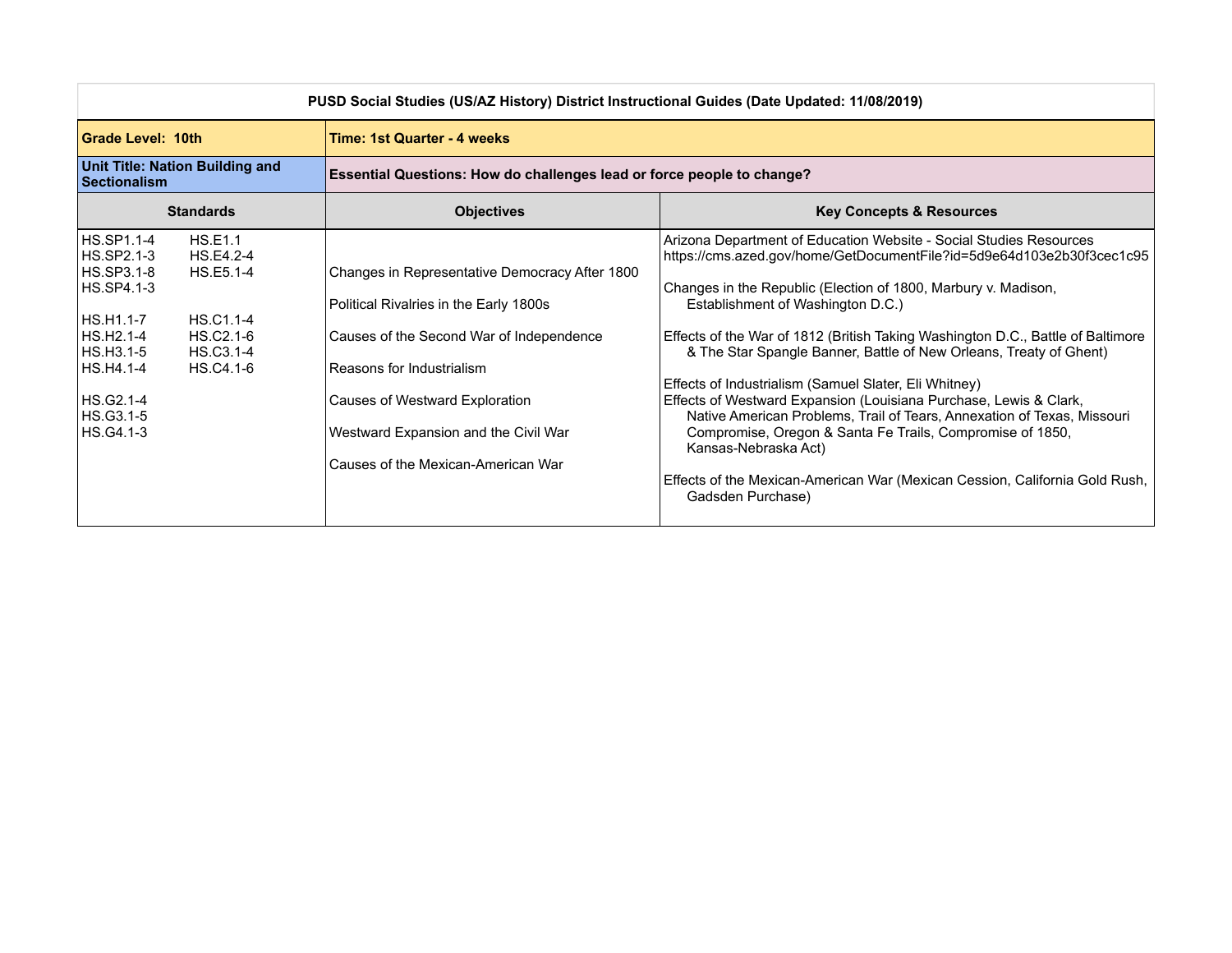| PUSD Social Studies (US/AZ History) District Instructional Guides (Date Updated: 11/08/2019)                                                           |                                                                                                          |                                                                                                                                                                                                                                                                                                                                                                                                                                         |                                                                                                                                                                                                                                                                                                                                                                                                                                                                                                                                                                                                                                                                                  |
|--------------------------------------------------------------------------------------------------------------------------------------------------------|----------------------------------------------------------------------------------------------------------|-----------------------------------------------------------------------------------------------------------------------------------------------------------------------------------------------------------------------------------------------------------------------------------------------------------------------------------------------------------------------------------------------------------------------------------------|----------------------------------------------------------------------------------------------------------------------------------------------------------------------------------------------------------------------------------------------------------------------------------------------------------------------------------------------------------------------------------------------------------------------------------------------------------------------------------------------------------------------------------------------------------------------------------------------------------------------------------------------------------------------------------|
| Grade Level: 10th                                                                                                                                      |                                                                                                          | Time: 2nd Quarter - 5 weeks                                                                                                                                                                                                                                                                                                                                                                                                             |                                                                                                                                                                                                                                                                                                                                                                                                                                                                                                                                                                                                                                                                                  |
| Unit Title: Civil War and<br>Reconstruction                                                                                                            |                                                                                                          | <b>Essential Questions: Does the United States fulfill its foundational ideals?</b>                                                                                                                                                                                                                                                                                                                                                     |                                                                                                                                                                                                                                                                                                                                                                                                                                                                                                                                                                                                                                                                                  |
|                                                                                                                                                        | <b>Standards</b>                                                                                         | <b>Objectives</b>                                                                                                                                                                                                                                                                                                                                                                                                                       | <b>Key Concepts &amp; Resources</b>                                                                                                                                                                                                                                                                                                                                                                                                                                                                                                                                                                                                                                              |
| <b>HS.SP1.1-4</b><br>HS.SP2.1-3<br>HS.SP3.1-8<br>HS.SP4.1-3<br>HS.H1.1-7<br>HS.H2.1-4<br>HS.H3.1-5<br>HS.H4.1-4<br>HS.G2.1-4<br>HS.G3.1-5<br>HS.G4.1-3 | HS.E1.1<br>HS.E4.2-4<br>HS.E5.1-4<br><b>HS.C1.1-4</b><br>HS.C <sub>2.1-6</sub><br>HS.C3.1-4<br>HS.C4.1-6 | What were the problems caused by slavery<br>leading to Civil War and what were the effects<br>of those problems?<br>What were the primary events that led to the<br>American Civil War and their effects?<br>What were the major events during the Civil War<br>that led to the results of the War and why?<br>What were the plans for Reconstruction?<br>What was the emergence of Jim Crow laws and<br>segregation and their effects? | Arizona Department of Education Website - Social Studies Resources<br>https://cms.azed.gov/home/GetDocumentFile?id=5d9e64d103e2b30f3cec1c95<br>Slavery in the South (Nat Turner Rebellion, Underground Railroad)<br>Events leading to Civil War (Bleeding Kansas, Uncle Tom's Cabin, John Brown,<br>Lincoln-Douglas Debates, Election of 1860)<br>Major Events of the Civil War (Battle of Antietam, Emancipation<br>Proclamation, Battle of Gettyburg, Battle of Vicksburg, North taking<br>Richmond, Appomattox Courthouse, Lincoln Assassination)<br>Effects of Radical Reconstruction (Jim Crow Laws, 13th, 14th, 15th<br>Amendments, Radical Republicans, Election of 1876) |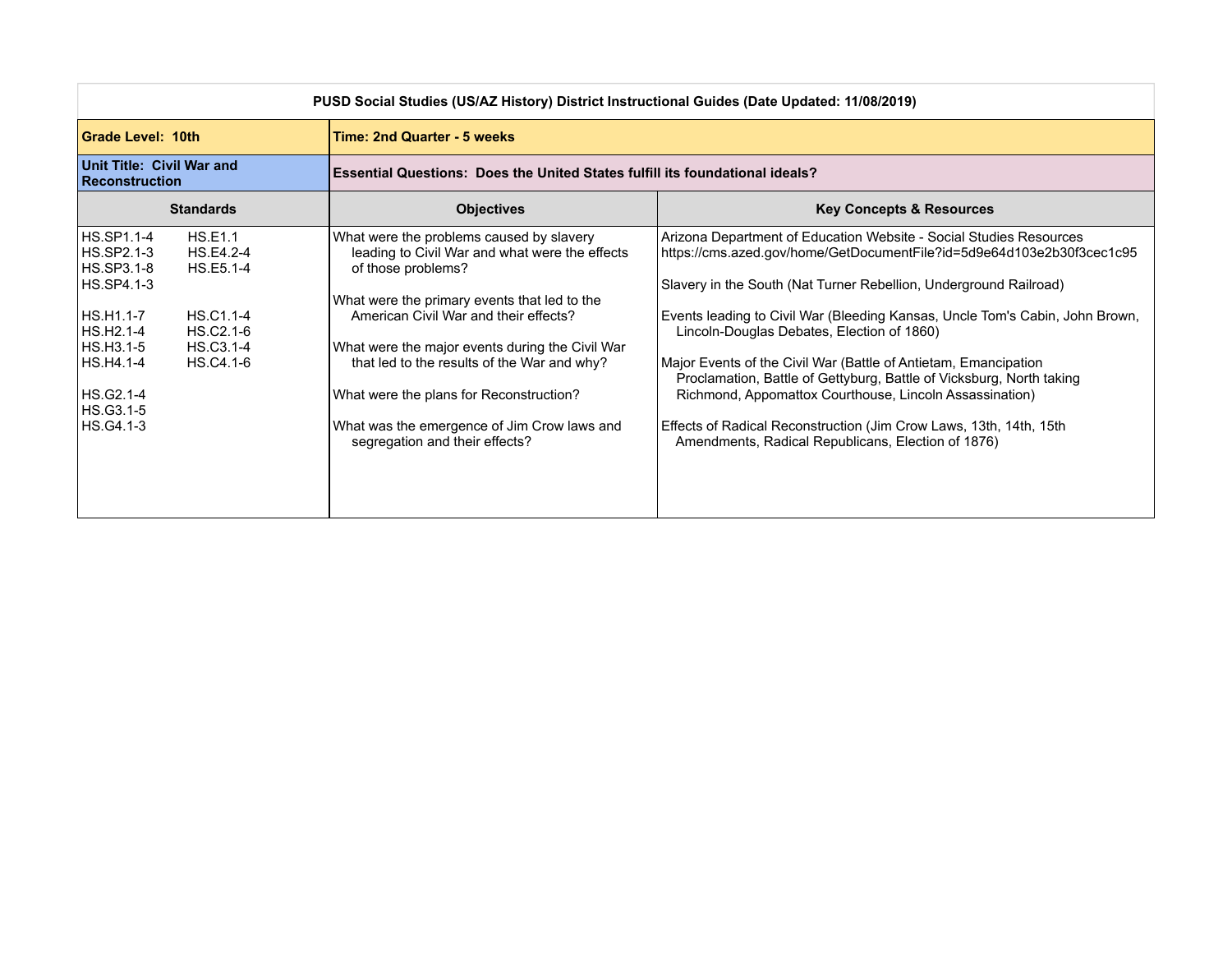| PUSD Social Studies (US/AZ History) District Instructional Guides (Date Updated: 11/08/2019)                                                                                                                                                    |                                                                                                                                                                                                                                                                                                                                                                                                                                     |                                                                                                                                                                                                                                                                                                                                                                                                                                                                                                                                                                                                                                                                   |  |
|-------------------------------------------------------------------------------------------------------------------------------------------------------------------------------------------------------------------------------------------------|-------------------------------------------------------------------------------------------------------------------------------------------------------------------------------------------------------------------------------------------------------------------------------------------------------------------------------------------------------------------------------------------------------------------------------------|-------------------------------------------------------------------------------------------------------------------------------------------------------------------------------------------------------------------------------------------------------------------------------------------------------------------------------------------------------------------------------------------------------------------------------------------------------------------------------------------------------------------------------------------------------------------------------------------------------------------------------------------------------------------|--|
| <b>Grade Level: 10th</b>                                                                                                                                                                                                                        | Time: 2nd Quarter - 4 weeks                                                                                                                                                                                                                                                                                                                                                                                                         |                                                                                                                                                                                                                                                                                                                                                                                                                                                                                                                                                                                                                                                                   |  |
| <b>Unit Title: Emergence of Modern</b><br><b>America</b>                                                                                                                                                                                        |                                                                                                                                                                                                                                                                                                                                                                                                                                     | Essential Questions: Did the emergence of modern America improve life?                                                                                                                                                                                                                                                                                                                                                                                                                                                                                                                                                                                            |  |
| <b>Standards</b>                                                                                                                                                                                                                                | <b>Objectives</b>                                                                                                                                                                                                                                                                                                                                                                                                                   | <b>Key Concepts &amp; Resources</b>                                                                                                                                                                                                                                                                                                                                                                                                                                                                                                                                                                                                                               |  |
| HS.SP1.1-4<br><b>HS.E1.1</b><br>HS.SP2.1-3<br>HS.E4.2-4<br>HS.SP3.1-8<br>HS.E5.1-4<br>HS.SP4.1-3<br>HS.H1.1-7<br>HS.C1.1-4<br>HS.H2.1-4<br>HS.C2.1-6<br>HS.H3.1-5<br>HS.C3.1-4<br>HS.H4.1-4<br>HS.C4.1-6<br>HS.G2.1-4<br>HS.G3.1-5<br>HS.G4.1-3 | What were the problems and that pioneers<br>faced as they settled the West?<br>What were the problems of the Native<br>American Wars in the West?<br>What were the problems of the 2nd<br>Industrial Revolution in the United States?<br>What were the effects of Immigration on the<br>United States in the late 1800s?<br>What were the effects of problems created by<br>Urbanization in the United States in the late<br>1800s? | Arizona Department of Education Website - Social Studies Resources<br>https://cms.azed.gov/home/GetDocumentFile?id=5d9e64d103e2b30f3cec1c95<br>Effects of the Pioneers Settling the West (Mining Boom, Closing of the<br>Frontier)<br>Effects of the Native American Wars in the West (Little Big Horn, Wounded<br>Knee)<br>Effects of the 2nd Industrial Revolution in the U.S. (Railroads, Inventions,<br>Entreprenuers, Labor Movement, Anti-Trust Acts)<br>Immigration to the United States in the late 1800s and early 1900s<br>(Ellis Island)<br>Urbanization in the United States in the late 1800s (Tenements, Education,<br><b>Chinese Exclusion Act</b> |  |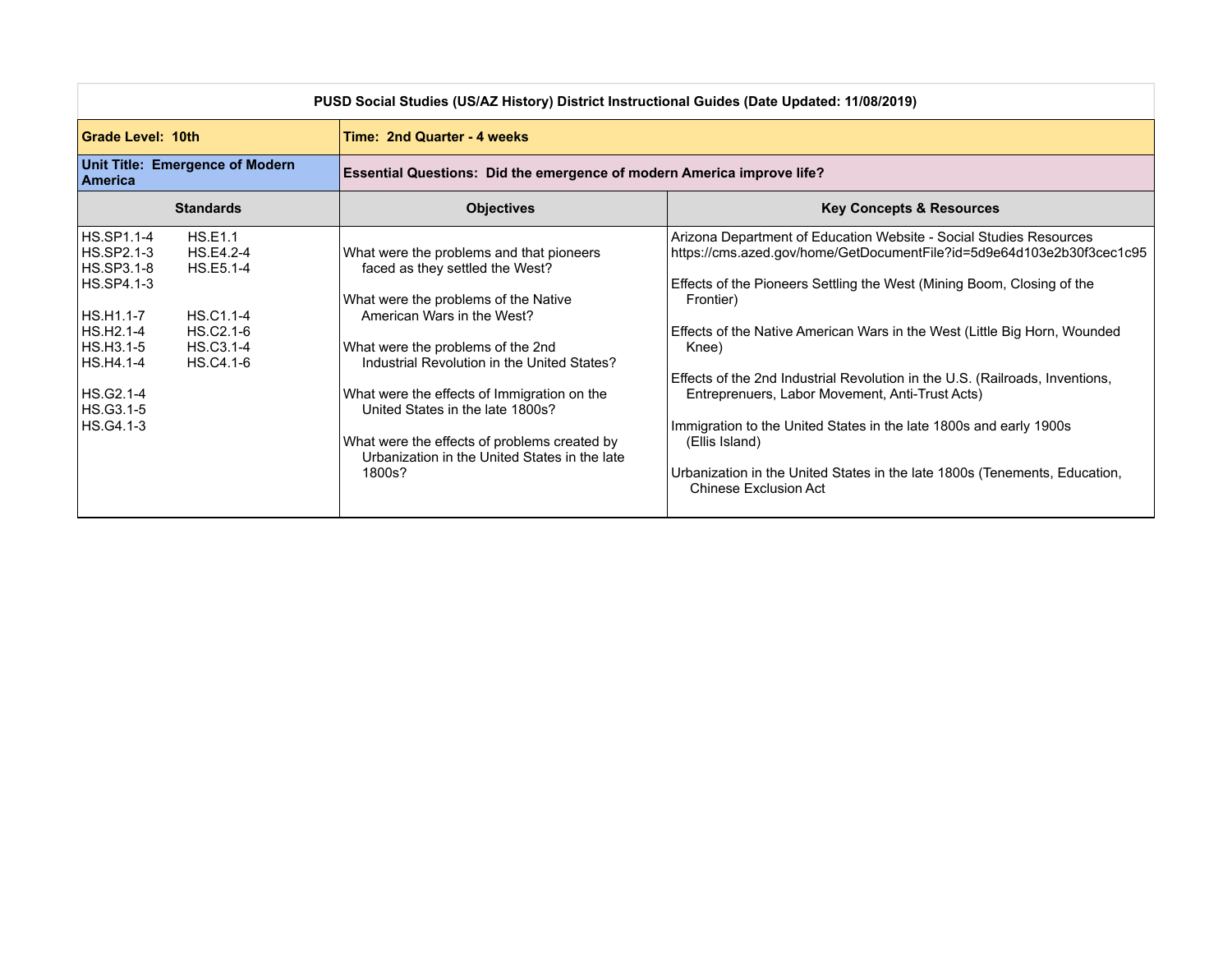| PUSD Social Studies (US/AZ History) District Instructional Guides (Date Updated: 11/08/2019)                                                                                                                                                    |                                                                                                                                                                                                                                                                                                                                                                                                                                                                                                            |                                                                                                                                                                                                                                                                                                                                                                                                                                                                                                                                                                                                                                                      |
|-------------------------------------------------------------------------------------------------------------------------------------------------------------------------------------------------------------------------------------------------|------------------------------------------------------------------------------------------------------------------------------------------------------------------------------------------------------------------------------------------------------------------------------------------------------------------------------------------------------------------------------------------------------------------------------------------------------------------------------------------------------------|------------------------------------------------------------------------------------------------------------------------------------------------------------------------------------------------------------------------------------------------------------------------------------------------------------------------------------------------------------------------------------------------------------------------------------------------------------------------------------------------------------------------------------------------------------------------------------------------------------------------------------------------------|
| Grade Level: 10th                                                                                                                                                                                                                               | Time: 3rd Quarter - 4 weeks                                                                                                                                                                                                                                                                                                                                                                                                                                                                                |                                                                                                                                                                                                                                                                                                                                                                                                                                                                                                                                                                                                                                                      |
| <b>Unit Title: Roaring Twenties and Great</b><br>Depression                                                                                                                                                                                     | Essential Questions: To what extent does the American economy shape the American?                                                                                                                                                                                                                                                                                                                                                                                                                          |                                                                                                                                                                                                                                                                                                                                                                                                                                                                                                                                                                                                                                                      |
| <b>Standards</b>                                                                                                                                                                                                                                | <b>Objectives</b>                                                                                                                                                                                                                                                                                                                                                                                                                                                                                          | <b>Key Concepts &amp; Resources</b>                                                                                                                                                                                                                                                                                                                                                                                                                                                                                                                                                                                                                  |
| HS.SP1.1-4<br><b>HS.E1.1</b><br>HS.SP2.1-3<br>HS.E4.2-4<br>HS.SP3.1-8<br>HS.E5.1-4<br>HS.SP4.1-3<br>HS.H1.1-7<br>HS.C1.1-4<br>HS.H2.1-4<br>HS.C2.1-6<br>HS.H3.1-5<br>HS.C3.1-4<br>HS.H4.1-4<br>HS.C4.1-6<br>HS.G2.1-4<br>HS.G3.1-5<br>HS.G4.1-3 | How did the United States exercise imperialism in<br>in acquiring new territories in the late 1800s<br>and what were the effects of those acquisitions?<br>What were the causes of the Spanish-<br>American War?<br>What were the effects of the Progressive Era on<br>political life in the United States?<br>How did the creation of Labor Unions affect the<br>workplace in the United States?<br>What reforms occurred in American cities and what<br>effects did those reforms have on American life? | Arizona Department of Education Website - Social Studies Resources<br>https://cms.azed.gov/home/GetDocumentFile?id=5d9e64d103e2b30f3cec1c95<br>Effects of the Spanish American War (Battleship Maine, Roughriders, U.S.<br>Territorial Acquisitions, Big-Stick Diplomacy, Roosevelt Corollary, Panama<br>Canal)<br>Progressive Era & Gilded Age (Expansion of Democracy-<br>Initiative, Referendum, Recall, Primary Elections, Civil Rights, National<br>Parks/Monuments, Trust Busting)<br>Expansion of Labor Unions (Work Day, Work Week, Labor-Management<br>Relations)<br>Urbanization Reforms (Muckrakers, Fire, Water, Sanitation Departments) |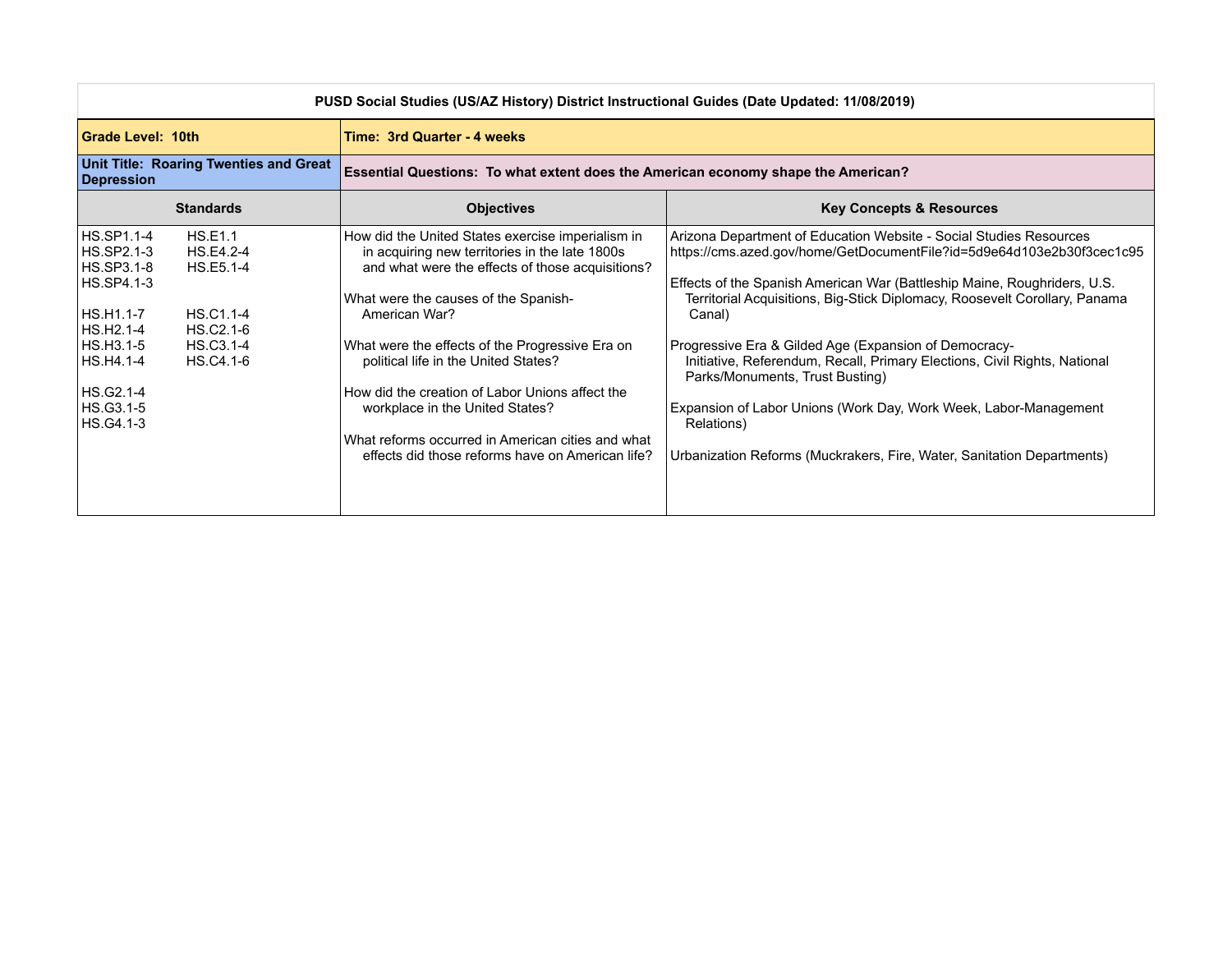| PUSD Social Studies (US/AZ History) District Instructional Guides (Date Updated: 11/08/2019)                                                                                                                                                                |                                                                                                                                                                                                                                                                                                                                                                                                                                                                                                           |                                                                                                                                                                                                                                                                                                                                                                                                                                                                                                                                                                                                                                                                                                                    |
|-------------------------------------------------------------------------------------------------------------------------------------------------------------------------------------------------------------------------------------------------------------|-----------------------------------------------------------------------------------------------------------------------------------------------------------------------------------------------------------------------------------------------------------------------------------------------------------------------------------------------------------------------------------------------------------------------------------------------------------------------------------------------------------|--------------------------------------------------------------------------------------------------------------------------------------------------------------------------------------------------------------------------------------------------------------------------------------------------------------------------------------------------------------------------------------------------------------------------------------------------------------------------------------------------------------------------------------------------------------------------------------------------------------------------------------------------------------------------------------------------------------------|
| Grade Level: 10th                                                                                                                                                                                                                                           | Time: 3rd Quarter - 5 weeks                                                                                                                                                                                                                                                                                                                                                                                                                                                                               |                                                                                                                                                                                                                                                                                                                                                                                                                                                                                                                                                                                                                                                                                                                    |
| Unit Title: Second World War                                                                                                                                                                                                                                | Essential Questions: Should freedom be sacrificed in the name of national security?                                                                                                                                                                                                                                                                                                                                                                                                                       |                                                                                                                                                                                                                                                                                                                                                                                                                                                                                                                                                                                                                                                                                                                    |
| <b>Standards</b>                                                                                                                                                                                                                                            | <b>Objectives</b>                                                                                                                                                                                                                                                                                                                                                                                                                                                                                         | <b>Key Concepts &amp; Resources</b>                                                                                                                                                                                                                                                                                                                                                                                                                                                                                                                                                                                                                                                                                |
| HS.SP1.1-4<br><b>HS.E1.1</b><br>HS.SP2.1-3<br>HS.E4.2-4<br>HS.SP3.1-8<br>HS.E5.1-4<br>HS.SP4.1-3<br>HS.C1.1-4<br>HS.H1.1-7<br>HS.H2.1-4<br>HS.C2.1-6<br>HS.H3.1-5<br>HS.C <sub>3.1-4</sub><br>HS.H4.1-4<br>HS.C4.1-6<br>HS.G2.1-4<br>HS.G3.1-5<br>HS.G4.1-3 | What were the causes of the United States'<br>involvement in The Great War?<br>(World War I)<br>Why was there a boom in the economy in the U.S.<br>during the 1920s and what were its effect?<br>What effects did the cultural movement have on the<br>U.S.? (Movements such as the Harlem<br>Renaissance, and Suffrage Movement.)<br>What were the causes of the Great Depression?<br>(Rise in Government Power)<br>What were the causes in the rise of<br>dictatorships in Europe in the 1920s & 1930s? | Arizona Department of Education Website - Social Studies Resources<br>https://cms.azed.gov/home/GetDocumentFile?id=5d9e64d103e2b30f3cec1c95<br>Effects of U.S. Involvement in the Great War (Luisitania Sinking, Zimmerman<br>Note, Treaty of Versailles, League of Nations, Flu Epidemic)<br>Era of Good Feelings (Roaring Twenties, Flappers, Automobile, Inventions of<br>the Early 1900s, Radio, Entertainment, Harlam Renaissance, Suffrage<br>Movement, Monkey Trial, Red Scare)<br>Effects of the Great Depression (Stock Market Crash, New Deal Programs-<br>Social Security, WPA, CCC)<br>Effects of the Rise of Dictatorships in Europe (World Depression, Territorial<br>Expansion, 1930s Isolationism) |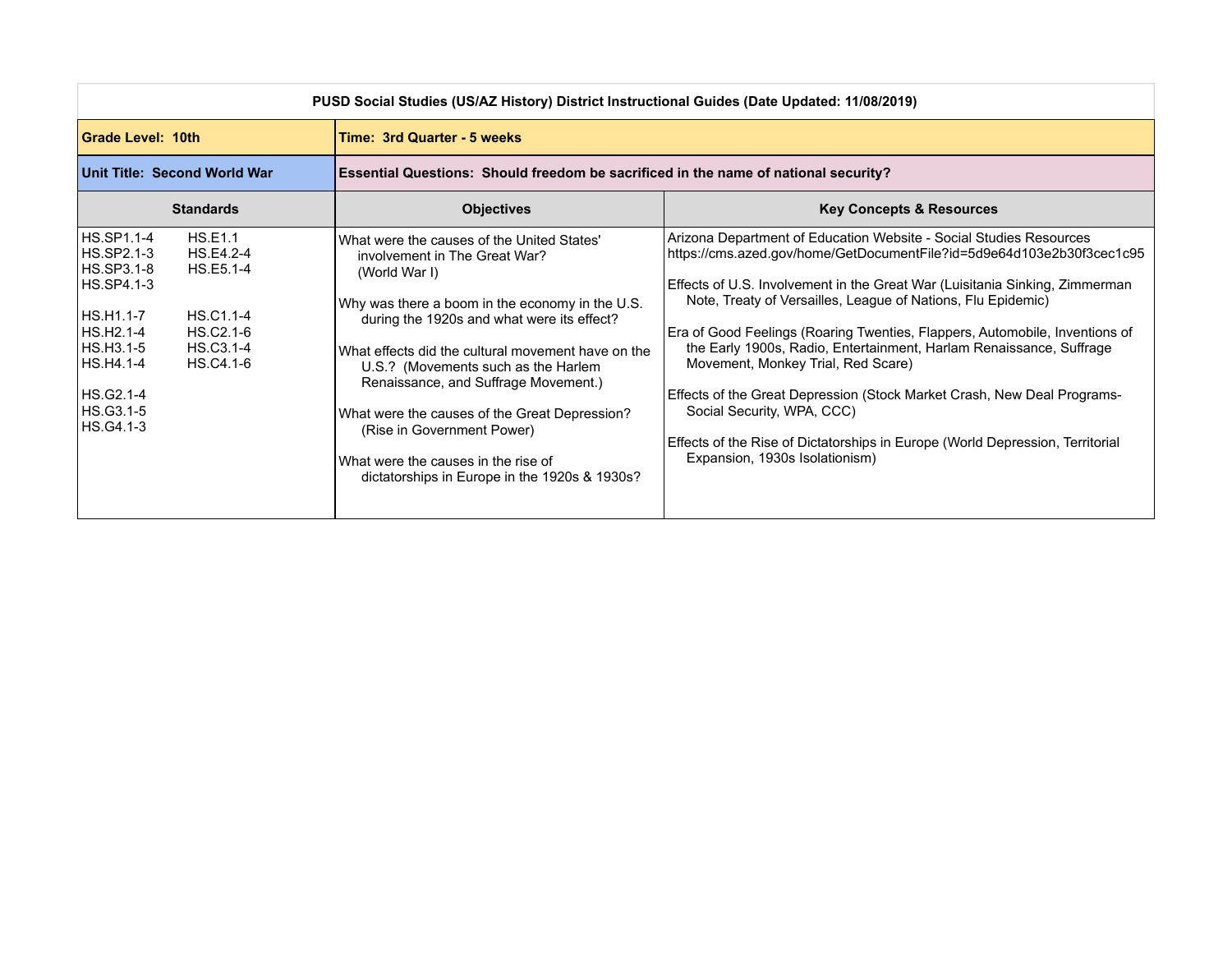| PUSD Social Studies US/AZ History) District Instructional Guides (Date Updated: 11/08/2019)                                                                                                                                                      |                                                                                                                                                                                                                                                                                                                                                       |                                                                                                                                                                                                                                                                                                                                                                                                                                                                                                                                                                                                                                                                                                                    |
|--------------------------------------------------------------------------------------------------------------------------------------------------------------------------------------------------------------------------------------------------|-------------------------------------------------------------------------------------------------------------------------------------------------------------------------------------------------------------------------------------------------------------------------------------------------------------------------------------------------------|--------------------------------------------------------------------------------------------------------------------------------------------------------------------------------------------------------------------------------------------------------------------------------------------------------------------------------------------------------------------------------------------------------------------------------------------------------------------------------------------------------------------------------------------------------------------------------------------------------------------------------------------------------------------------------------------------------------------|
| Grade Level: 10th                                                                                                                                                                                                                                | Time: 4th Quarter - 5 weeks                                                                                                                                                                                                                                                                                                                           |                                                                                                                                                                                                                                                                                                                                                                                                                                                                                                                                                                                                                                                                                                                    |
| Unit Title: Post-War United States                                                                                                                                                                                                               | Essential Questions: What does it mean to be a global leader?                                                                                                                                                                                                                                                                                         |                                                                                                                                                                                                                                                                                                                                                                                                                                                                                                                                                                                                                                                                                                                    |
| <b>Standards</b>                                                                                                                                                                                                                                 | <b>Objectives</b>                                                                                                                                                                                                                                                                                                                                     | <b>Key Concepts &amp; Resources</b>                                                                                                                                                                                                                                                                                                                                                                                                                                                                                                                                                                                                                                                                                |
| <b>HS.SP1.1-4</b><br>HS.E1.1<br>HS.SP2.1-3<br>HS.E4.2-4<br>HS.SP3.1-8<br>HS.E5.1-4<br>HS.SP4.1-3<br>HS.H1.1-7<br>HS.C1.1-4<br>HS.H2.1-4<br>HS.C2.1-6<br>HS.H3.1-5<br>HS.C3.1-4<br>HS.C4.1-6<br> HS.H4.1-4<br>HS.G2.1-4<br>HS.G3.1-5<br>HS.G4.1-3 | What were the reasons for the U.S. entry into World<br>War II?<br>What were the effects and changes caused by the<br>Allied victory in World War II both in the United<br>States and worldwide?<br>How and why did the Cold War develop as a<br>result of World War II?<br>What were the changes and effects in American<br>society during the 1950s? | Arizona Department of Education Website - Social Studies Resources<br>https://cms.azed.gov/home/GetDocumentFile?id=5d9e64d103e2b30f3cec1c95<br>Effects of U.S. Involvement in World War II (Manhattan Project, Pearl Harbor,<br>Japanese Internment, Arsenal of Democracy, American Homefront, War in<br>Europe, War in Pacific, Decision to Drop Atomic Weapons)<br>Effects and Changes of World War II (Marshall Plan, Berlin Airlift, Holocaust,<br>Nation of Israel, United Nations, Cold War Erupts)<br>Cold War Develops (NATO, Warsaw Pact, Space Race, McCarthyism,<br>Korean War)<br>Changes in American Society in 1950s (Elvis, Interstate Highways, Elvis,<br>Television, Space Race, Suburban Growth) |